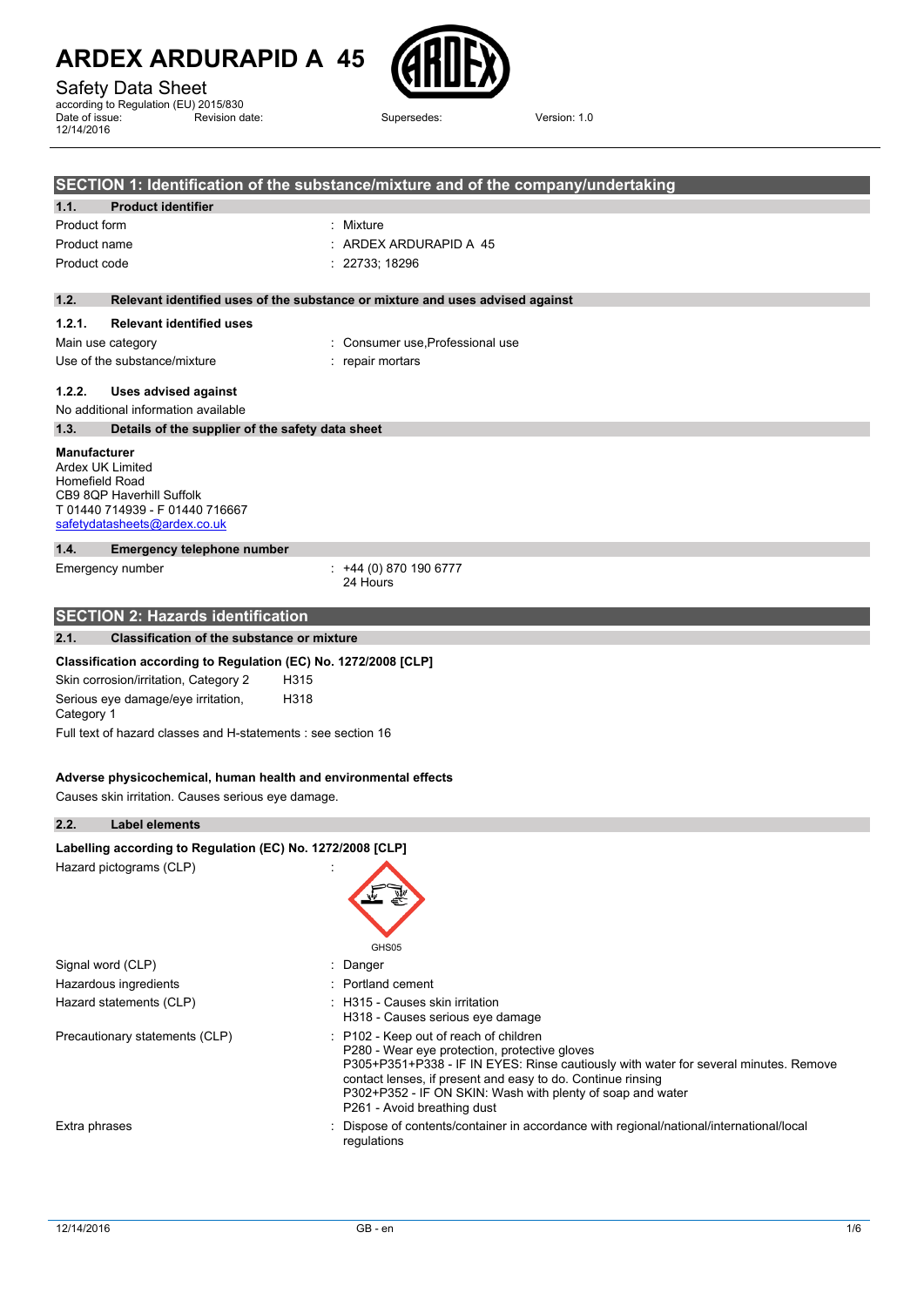Safety Data Sheet

according to Regulation (EU) 2015/830

#### **2.3. Other hazards**

PBT: not relevant – no registration required

vPvB: not relevant – no registration required

#### **SECTION 3: Composition/information on ingredients**

#### **3.1. Substance**

Not applicable

#### **3.2. Mixture**

| <b>Name</b>     | <b>Product identifier</b>                | $\frac{9}{6}$ | <b>Classification according to</b><br><b>Regulation (EC) No.</b><br>1272/2008 [CLP]     |
|-----------------|------------------------------------------|---------------|-----------------------------------------------------------------------------------------|
| Portland cement | (CAS No) 65997-15-1<br>(EC no) 266-043-4 | > 3           | STOT SE 3, H335<br>Skin Irrit. 2, H315<br>Eye Dam. 1, H318<br><b>Skin Sens. 1, H317</b> |

Comments : Chromium (VI) compounds < 2 ppm

#### Full text of H-statements: see section 16

|                         | <b>SECTION 4: First aid measures</b>                                |                                                                                                                                                       |
|-------------------------|---------------------------------------------------------------------|-------------------------------------------------------------------------------------------------------------------------------------------------------|
| 4.1.                    | <b>Description of first aid measures</b>                            |                                                                                                                                                       |
|                         | First-aid measures after inhalation                                 | Remove person to fresh air and keep comfortable for breathing.                                                                                        |
|                         | First-aid measures after skin contact                               | Wash skin with plenty of water. Take off contaminated clothing. If skin irritation occurs: Get<br>medical advice/attention.                           |
|                         | First-aid measures after eye contact                                | Rinse cautiously with water for several minutes. Remove contact lenses, if present and easy to<br>do. Continue rinsing. Call a physician immediately. |
|                         | First-aid measures after ingestion                                  | If the person is fully conscious, make him/her drink plenty of water. Never give an unconscious<br>person anything to drink.                          |
| 4.2.                    | Most important symptoms and effects, both acute and delayed         |                                                                                                                                                       |
|                         | Symptoms/injuries after skin contact                                | Irritation.                                                                                                                                           |
|                         | Symptoms/injuries after eye contact                                 | Serious damage to eyes.                                                                                                                               |
| 4.3.                    |                                                                     | Indication of any immediate medical attention and special treatment needed                                                                            |
|                         | Treat symptomatically.                                              |                                                                                                                                                       |
|                         | <b>SECTION 5: Firefighting measures</b>                             |                                                                                                                                                       |
| 5.1.                    | <b>Extinguishing media</b>                                          |                                                                                                                                                       |
|                         | Suitable extinguishing media                                        | : Non flammable.                                                                                                                                      |
| 5.2.                    | Special hazards arising from the substance or mixture               |                                                                                                                                                       |
| Fire hazard             |                                                                     | No fire hazard.                                                                                                                                       |
| <b>Explosion hazard</b> |                                                                     | None.                                                                                                                                                 |
| fire                    | Hazardous decomposition products in case of                         | : None.                                                                                                                                               |
| 5.3.                    | <b>Advice for firefighters</b>                                      |                                                                                                                                                       |
|                         | Precautionary measures fire                                         | : No specific measures are necessary.                                                                                                                 |
|                         | Protection during firefighting                                      | Do not attempt to take action without suitable protective equipment. Self-contained breathing<br>apparatus. Complete protective clothing.             |
|                         | <b>SECTION 6: Accidental release measures</b>                       |                                                                                                                                                       |
| 6.1.                    | Personal precautions, protective equipment and emergency procedures |                                                                                                                                                       |
|                         | General measures                                                    | : Absorb spillage to prevent material damage.                                                                                                         |
| 6.1.1.                  | For non-emergency personnel                                         |                                                                                                                                                       |
|                         | Protective equipment                                                | Precautions for safe handling. See Heading 7.                                                                                                         |
|                         | <b>Emergency procedures</b>                                         | Avoid contact with skin and eyes.                                                                                                                     |
| 6.1.2.                  | For emergency responders                                            |                                                                                                                                                       |

### Emergency procedures **in the case of the Contract Contract Contract Contract Contract Contract Contract Contract Contract Contract Contract Contract Contract Contract Contract Contract Contract Contract Contract Contract C**

**6.2. Environmental precautions**

Prevent entry to sewers and public waters.

#### **6.3. Methods and material for containment and cleaning up**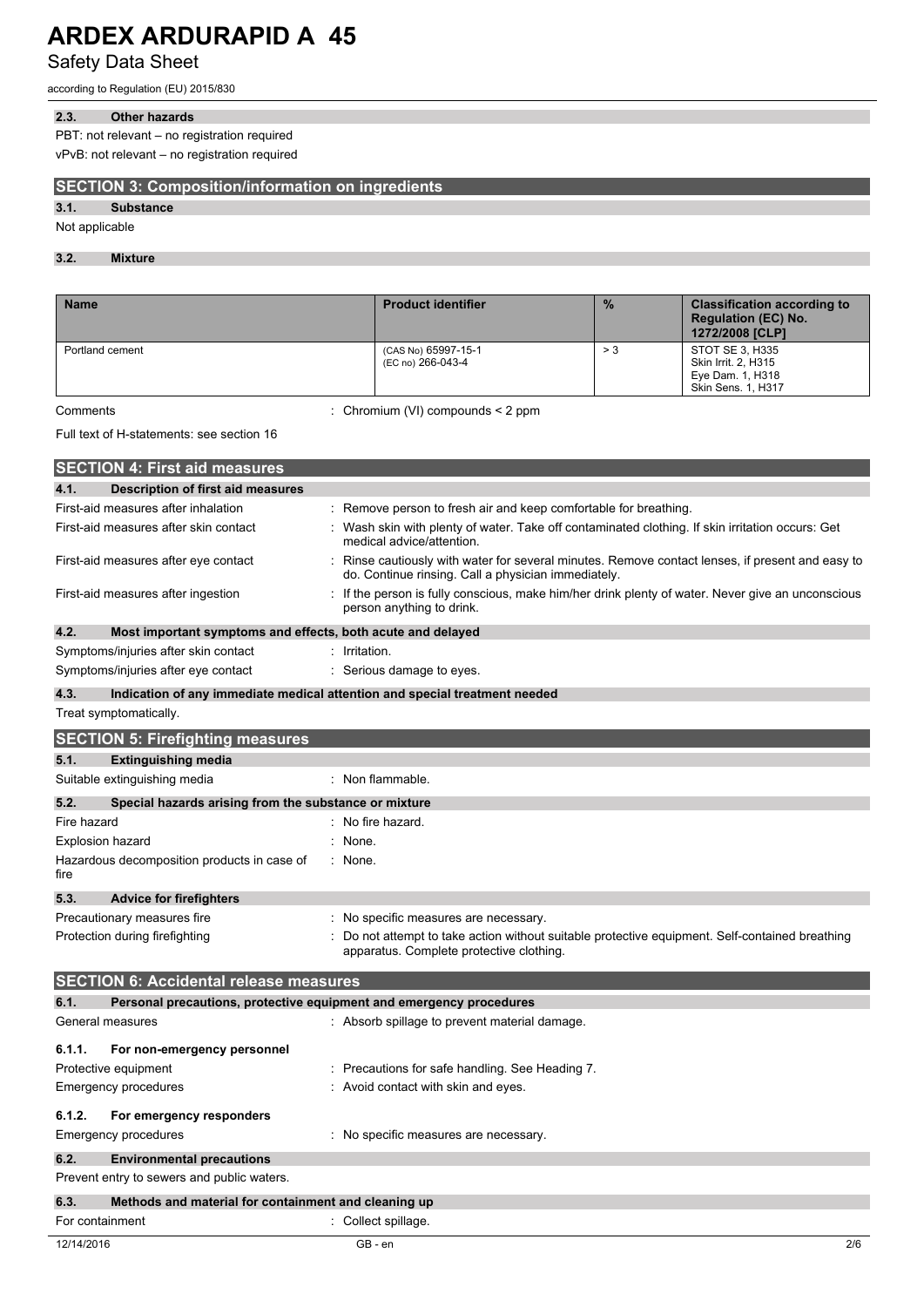### Safety Data Sheet

according to Regulation (EU) 2015/830

| Methods for cleaning up                                              | : Recover mechanically the product. Minimize generation of dust. Collect spillage. Do not use<br>compressed air for cleaning. |  |  |
|----------------------------------------------------------------------|-------------------------------------------------------------------------------------------------------------------------------|--|--|
| Reference to other sections<br>6.4.                                  |                                                                                                                               |  |  |
| For further information refer to section 13. See Heading 8.          |                                                                                                                               |  |  |
| <b>SECTION 7: Handling and storage</b>                               |                                                                                                                               |  |  |
| Precautions for safe handling<br>7.1.                                |                                                                                                                               |  |  |
| Additional hazards when processed                                    | $\therefore$ See Heading 8.                                                                                                   |  |  |
| Precautions for safe handling                                        | : Ensure good ventilation of the work station. Avoid contact with skin and eyes. Wear personal<br>protective equipment.       |  |  |
| Hygiene measures                                                     | : Wear protective gloves. Do not eat, drink or smoke when using this product.                                                 |  |  |
| 7.2.<br>Conditions for safe storage, including any incompatibilities |                                                                                                                               |  |  |
| Storage conditions                                                   | : Protect from moisture. Store in a dry place.                                                                                |  |  |
| Incompatible materials                                               | : None.                                                                                                                       |  |  |
| Storage area                                                         | ∶ dry.                                                                                                                        |  |  |

#### **7.3. Specific end use(s)**

No additional information available

| <b>SECTION 8: Exposure controls/personal protection</b> |                              |                                                                                                                                                                                                                                                                                                                           |  |  |  |  |
|---------------------------------------------------------|------------------------------|---------------------------------------------------------------------------------------------------------------------------------------------------------------------------------------------------------------------------------------------------------------------------------------------------------------------------|--|--|--|--|
| 8.1.<br><b>Control parameters</b>                       |                              |                                                                                                                                                                                                                                                                                                                           |  |  |  |  |
|                                                         | Portland cement (65997-15-1) |                                                                                                                                                                                                                                                                                                                           |  |  |  |  |
| United Kingdom<br>Portland cement<br>Local name         |                              |                                                                                                                                                                                                                                                                                                                           |  |  |  |  |
| United Kingdom                                          | WEL TWA (mg/m <sup>3</sup> ) | 10 mg/m <sup>3</sup> Portland cement inhalable dust; United<br>Kingdom; Time-weighted average exposure limit 8 h;<br>Workplace exposure limit (EH40/2005); Portland<br>cement respirable dust; 4 mg/m <sup>3</sup> ; United Kingdom;<br>Time-weighted average exposure limit 8 h; Workplace<br>exposure limit (EH40/2005) |  |  |  |  |

#### **8.2. Exposure controls**

#### **Appropriate engineering controls:**

Ensure good ventilation of the work station.

#### **Personal protective equipment:**

Respiratory protection not required in normal conditions. In case of splash hazard: safety glasses. Dust formation: dust mask.

#### **Hand protection:**

Protective gloves

| <b>Type</b>     | Material             | Permeation        | Thickness (mm) | Penetration | <b>Standard</b> |
|-----------------|----------------------|-------------------|----------------|-------------|-----------------|
| Reusable gloves | Nitrile rubber (NBR) | 6 (> 480 minutes) | I.C            |             | <b>EN 388</b>   |

#### **Eye protection:**

Safety glasses

#### **Skin and body protection:**

Wear suitable protective clothing

#### **Respiratory protection:**

#### In case of insufficient ventilation, wear suitable respiratory equipment

| Device               | Filter type                     | onditior        | Standard            |
|----------------------|---------------------------------|-----------------|---------------------|
| Disposable half mask | i vpe P <sub>2</sub><br>Type P1 | Dust protection | 149<br>ΞN<br>$\sim$ |



#### **Environmental exposure controls:**

Avoid release to the environment.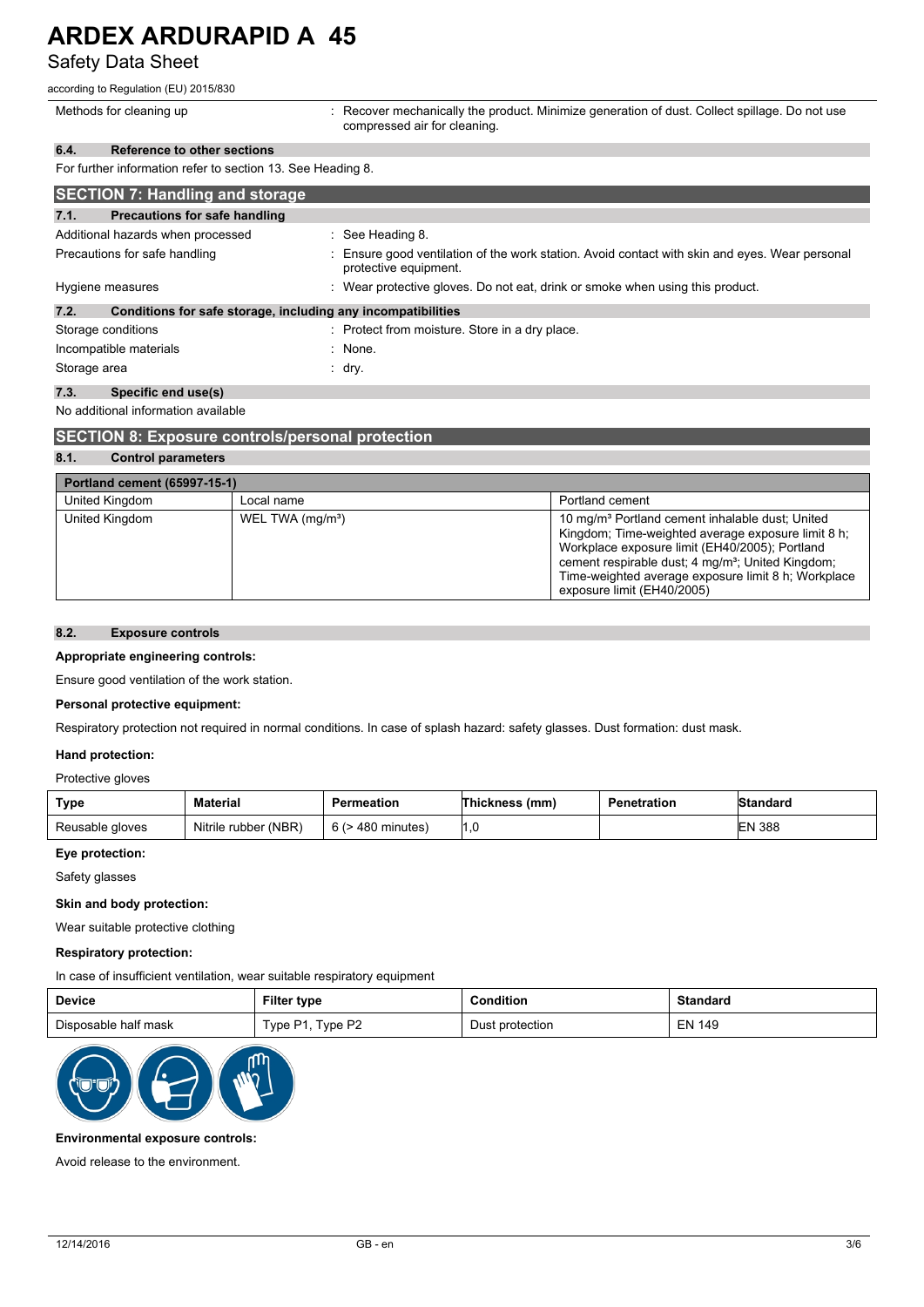Safety Data Sheet

according to Regulation (EU) 2015/830

| <b>SECTION 9: Physical and chemical properties</b>                      |                                          |  |  |
|-------------------------------------------------------------------------|------------------------------------------|--|--|
| Information on basic physical and chemical properties<br>9.1.           |                                          |  |  |
| Physical state                                                          | : Solid                                  |  |  |
| Appearance                                                              | Powder.                                  |  |  |
| Colour                                                                  | Grey. white.                             |  |  |
| Odour                                                                   | odourless.                               |  |  |
| Odour threshold                                                         | No data available                        |  |  |
| рH                                                                      | $11 - 12.5$                              |  |  |
| Relative evaporation rate (butyl acetate=1)                             | No data available                        |  |  |
| Melting point                                                           | $>$ 1250 °C                              |  |  |
| Freezing point                                                          | Not applicable<br>÷                      |  |  |
| Boiling point                                                           | No data available                        |  |  |
| Flash point                                                             | Not applicable                           |  |  |
| Auto-ignition temperature                                               | Not applicable                           |  |  |
| Decomposition temperature                                               | No data available                        |  |  |
| Flammability (solid, gas)                                               | Non flammable                            |  |  |
| Vapour pressure                                                         | No data available                        |  |  |
| Relative vapour density at 20 °C                                        | No data available                        |  |  |
| Relative density                                                        | Not applicable                           |  |  |
| Density                                                                 | $2.75 - 3.2$ g/cm <sup>3</sup>           |  |  |
| Solubility                                                              | Water: 0.1 - 1.5 g/l @ 20°C              |  |  |
| Log Pow                                                                 | No data available                        |  |  |
| Viscosity, kinematic                                                    | Not applicable                           |  |  |
| Viscosity, dynamic                                                      | No data available                        |  |  |
| <b>Explosive properties</b>                                             | None.                                    |  |  |
| Oxidising properties                                                    | None.                                    |  |  |
| <b>Explosive limits</b>                                                 | Not applicable                           |  |  |
| 9.2.<br><b>Other information</b>                                        |                                          |  |  |
| <b>Bulk density</b>                                                     | 900 - 1300 kg/m <sup>3</sup><br>÷        |  |  |
|                                                                         |                                          |  |  |
| <b>SECTION 10: Stability and reactivity</b>                             |                                          |  |  |
| 10.1.<br><b>Reactivity</b>                                              |                                          |  |  |
| Reacts with water.                                                      |                                          |  |  |
| 10.2.<br><b>Chemical stability</b>                                      |                                          |  |  |
| Stable under normal conditions.                                         |                                          |  |  |
| 10.3.<br>Possibility of hazardous reactions                             |                                          |  |  |
| No dangerous reactions known under normal conditions of use.            |                                          |  |  |
| 10.4.<br><b>Conditions to avoid</b>                                     |                                          |  |  |
| None under recommended storage and handling conditions (see section 7). |                                          |  |  |
| 10.5.<br>Incompatible materials                                         |                                          |  |  |
| Acids. ammonium salts. Aluminium.                                       |                                          |  |  |
|                                                                         |                                          |  |  |
| 10.6.<br><b>Hazardous decomposition products</b>                        |                                          |  |  |
| No hazardous decomposition products known.                              |                                          |  |  |
| <b>SECTION 11: Toxicological information</b>                            |                                          |  |  |
| 11.1.<br>Information on toxicological effects                           |                                          |  |  |
|                                                                         |                                          |  |  |
| Acute toxicity                                                          | Not classified                           |  |  |
|                                                                         |                                          |  |  |
| Skin corrosion/irritation                                               | Causes skin irritation.<br>pH: 11 - 12.5 |  |  |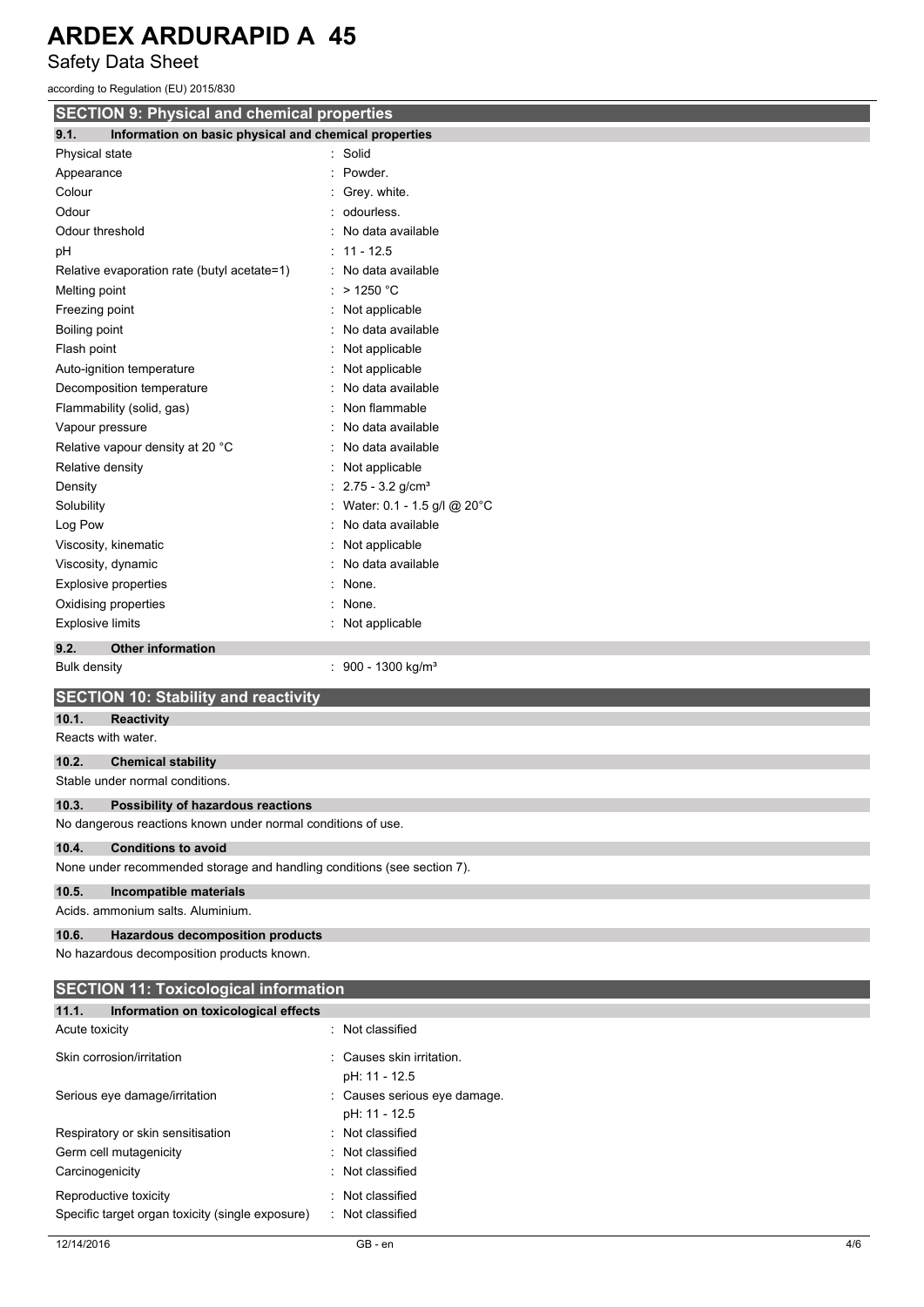### Safety Data Sheet

| according to Regulation (EU) 2015/830                  |                                                                                                                            |  |  |  |
|--------------------------------------------------------|----------------------------------------------------------------------------------------------------------------------------|--|--|--|
| Specific target organ toxicity (repeated<br>exposure)  | : Not classified                                                                                                           |  |  |  |
| Aspiration hazard                                      | Not classified                                                                                                             |  |  |  |
| Potential adverse human health effects and<br>symptoms | : Irritation: severely irritant to eyes.                                                                                   |  |  |  |
| <b>SECTION 12: Ecological information</b>              |                                                                                                                            |  |  |  |
| 12.1.<br><b>Toxicity</b>                               |                                                                                                                            |  |  |  |
| Ecology - general                                      | : The product is not considered harmful to aquatic organisms nor to cause long-term adverse<br>effects in the environment. |  |  |  |
| Portland cement (65997-15-1)                           |                                                                                                                            |  |  |  |
| LC50 fish 1                                            | > 1000 mg/l (LC50; 96 h)                                                                                                   |  |  |  |
|                                                        |                                                                                                                            |  |  |  |
| 12.2.<br>Persistence and degradability                 |                                                                                                                            |  |  |  |
| <b>ARDEX ARDURAPID A 45</b>                            |                                                                                                                            |  |  |  |
| Persistence and degradability                          | Not applicable. Inorganic Particulate Substances.                                                                          |  |  |  |
| <b>Portland cement (65997-15-1)</b>                    |                                                                                                                            |  |  |  |
| Persistence and degradability                          | Biodegradability: not applicable. No (test)data on mobility of the substance available.                                    |  |  |  |
| Biochemical oxygen demand (BOD)                        | Not applicable                                                                                                             |  |  |  |
| Chemical oxygen demand (COD)                           | Not applicable                                                                                                             |  |  |  |
| ThOD                                                   | Not applicable                                                                                                             |  |  |  |
| 12.3.<br><b>Bioaccumulative potential</b>              |                                                                                                                            |  |  |  |
| <b>ARDEX ARDURAPID A 45</b>                            |                                                                                                                            |  |  |  |
| Bioaccumulative potential                              | No bioaccumulation.                                                                                                        |  |  |  |
| <b>Portland cement (65997-15-1)</b>                    |                                                                                                                            |  |  |  |
| Bioaccumulative potential                              | Bioaccumulation: not applicable.                                                                                           |  |  |  |
| 12.4.<br><b>Mobility in soil</b>                       |                                                                                                                            |  |  |  |
| <b>ARDEX ARDURAPID A 45</b>                            |                                                                                                                            |  |  |  |
| Ecology - soil                                         | None.                                                                                                                      |  |  |  |
| 12.5.<br><b>Results of PBT and vPvB assessment</b>     |                                                                                                                            |  |  |  |
| <b>ARDEX ARDURAPID A 45</b>                            |                                                                                                                            |  |  |  |
| PBT: not relevant - no registration required           |                                                                                                                            |  |  |  |
| vPvB: not relevant - no registration required          |                                                                                                                            |  |  |  |
| 12.6.<br>Other adverse effects                         |                                                                                                                            |  |  |  |
|                                                        |                                                                                                                            |  |  |  |

No additional information available

| <b>SECTION 13: Disposal considerations</b> |                                                                                                              |  |  |  |
|--------------------------------------------|--------------------------------------------------------------------------------------------------------------|--|--|--|
| 13.1.<br>Waste treatment methods           |                                                                                                              |  |  |  |
| Regional legislation (waste)               | Disposal must be done according to official regulations.                                                     |  |  |  |
| Waste treatment methods                    | Dispose of contents/container in accordance with licensed collector's sorting instructions.                  |  |  |  |
| Waste disposal recommendations             | Dispose in a safe manner in accordance with local/national regulations. Avoid release to the<br>environment. |  |  |  |
| Ecology - waste materials                  | Avoid release to the environment.                                                                            |  |  |  |
| European List of Waste (LoW) code          | $: 170101$ - concrete<br>10 13 14 - waste concrete and concrete sludge                                       |  |  |  |

## **SECTION 14: Transport information**

| In accordance with ADR / IATA / IMDG       |                |  |  |  |
|--------------------------------------------|----------------|--|--|--|
| <b>IMDG</b>                                | <b>IATA</b>    |  |  |  |
|                                            |                |  |  |  |
| Not applicable                             | Not applicable |  |  |  |
| 14.2.<br>UN proper shipping name           |                |  |  |  |
| Not applicable                             | Not applicable |  |  |  |
| Not applicable                             | Not applicable |  |  |  |
|                                            |                |  |  |  |
| <b>Transport hazard class(es)</b><br>14.3. |                |  |  |  |
| Not applicable                             | Not applicable |  |  |  |
| Not applicable                             | Not applicable |  |  |  |
|                                            |                |  |  |  |